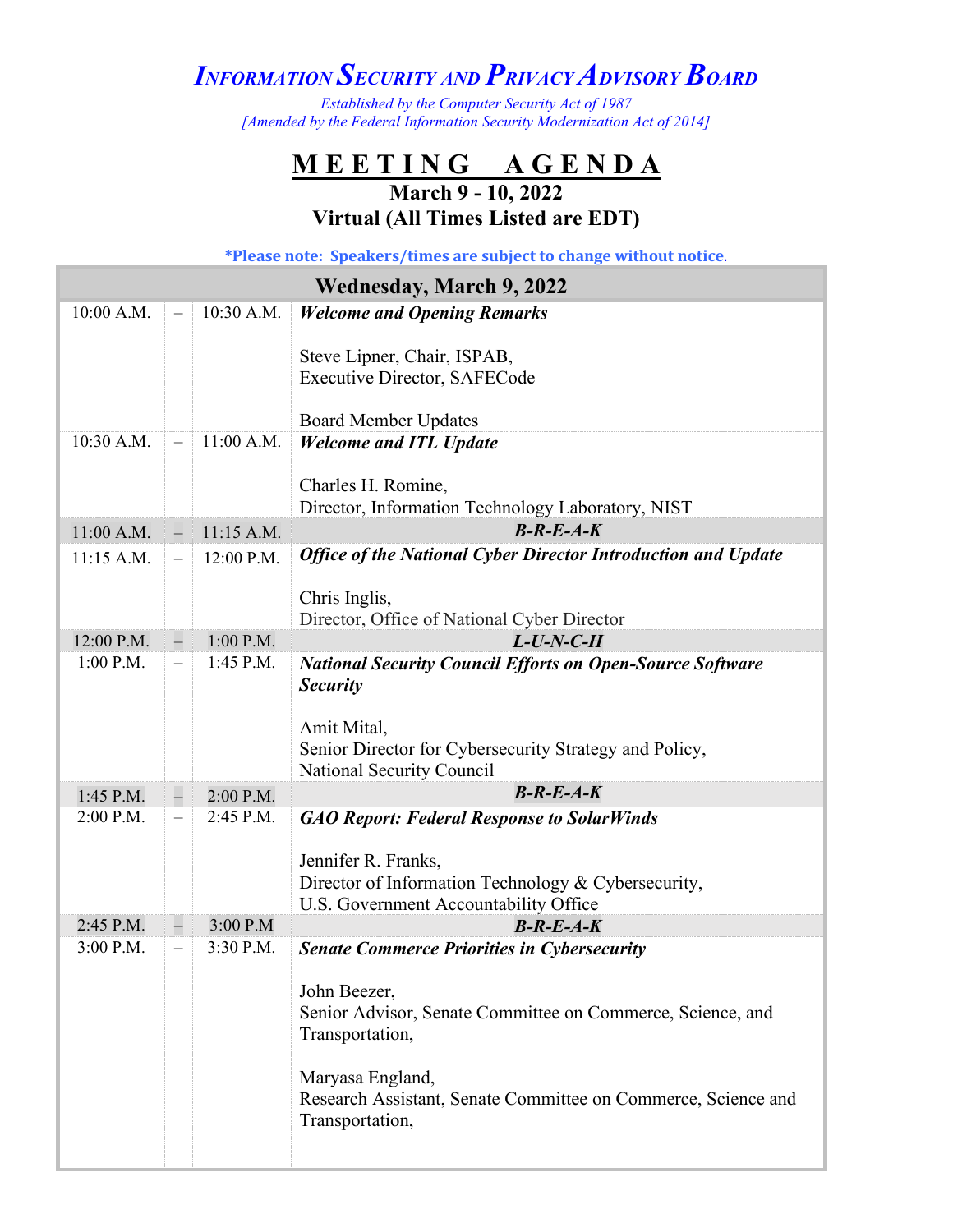| <b>Wednesday, March 9, 2022</b> |  |             |                                                                                                                 |  |  |
|---------------------------------|--|-------------|-----------------------------------------------------------------------------------------------------------------|--|--|
|                                 |  |             | Alice Hau,<br>Technology Policy Fellow,                                                                         |  |  |
|                                 |  |             | Senate Committee on Commerce, Science and Transportation,                                                       |  |  |
|                                 |  |             | Emma Stohlman,                                                                                                  |  |  |
|                                 |  |             | Research Assistant, Subcommittee on Space and Science<br>Senate Commerce, Science and Transportation Committee, |  |  |
|                                 |  |             | Richard-Duane Chambers,<br>Professional Staff Member at Senate Commerce Committee                               |  |  |
| $3:30$ P.M.                     |  | 4:00 P.M.   | <b>Public Comment; Summary of Day 1 and Board Discussions</b>                                                   |  |  |
| $4:00$ P.M.                     |  | $4:15$ P.M. | Day Review and Meeting Recessed                                                                                 |  |  |

## **\*Please note: Speakers/times are subject to change without notice.**

| Thursday March 10, 2022 |                          |              |                                                                                                                                                                                   |  |
|-------------------------|--------------------------|--------------|-----------------------------------------------------------------------------------------------------------------------------------------------------------------------------------|--|
| 10:00 A.M.              | $\overline{\phantom{0}}$ | $10:45$ A.M. | <b>Congressional Research Service Report (R46926) on Federal</b><br><b>Cybersecurity: Background and Issues for Congress</b>                                                      |  |
|                         |                          |              | Chris Jaikaran,                                                                                                                                                                   |  |
|                         |                          |              | Analyst in Cybersecurity Policy,                                                                                                                                                  |  |
|                         |                          |              | <b>Congressional Research Service</b>                                                                                                                                             |  |
| $10:45$ A.M.            | $\overline{\phantom{0}}$ | 11:30 A.M.   | <b>National Academy of Public Administration Report: A Call to</b><br><b>Action: The Federal Government's Role in Building a</b><br><b>Cybersecurity Workforce for the Nation</b> |  |
|                         |                          |              | Dan Chenok, Co-Chair of the Academy Panel,<br>Karen Evans, Co-Chair of the Academy Panel                                                                                          |  |
| 11:30 A.M.              |                          | $11:45$ A.M. | $R-R-E-A-K$                                                                                                                                                                       |  |
| $11:45$ A.M.            | $\overline{\phantom{0}}$ | 12:30 P.M.   | <b>Open Security Controls Assessment Language (OSCAL)</b>                                                                                                                         |  |
|                         |                          |              | Michaela Iorga, NIST                                                                                                                                                              |  |
| $12:30$ P.M.            |                          | $1:15$ P.M.  | $L$ -U-N-C-H                                                                                                                                                                      |  |
| $1:15$ P.M.             | $\overline{\phantom{0}}$ | $1:45$ P.M.  | <b>GovCAR Overiew and Use</b><br>Branko S. Bokan,                                                                                                                                 |  |
|                         |                          |              | Cybersecurity and Infrastructure Security Agency,<br>Cybersecurity Division.                                                                                                      |  |